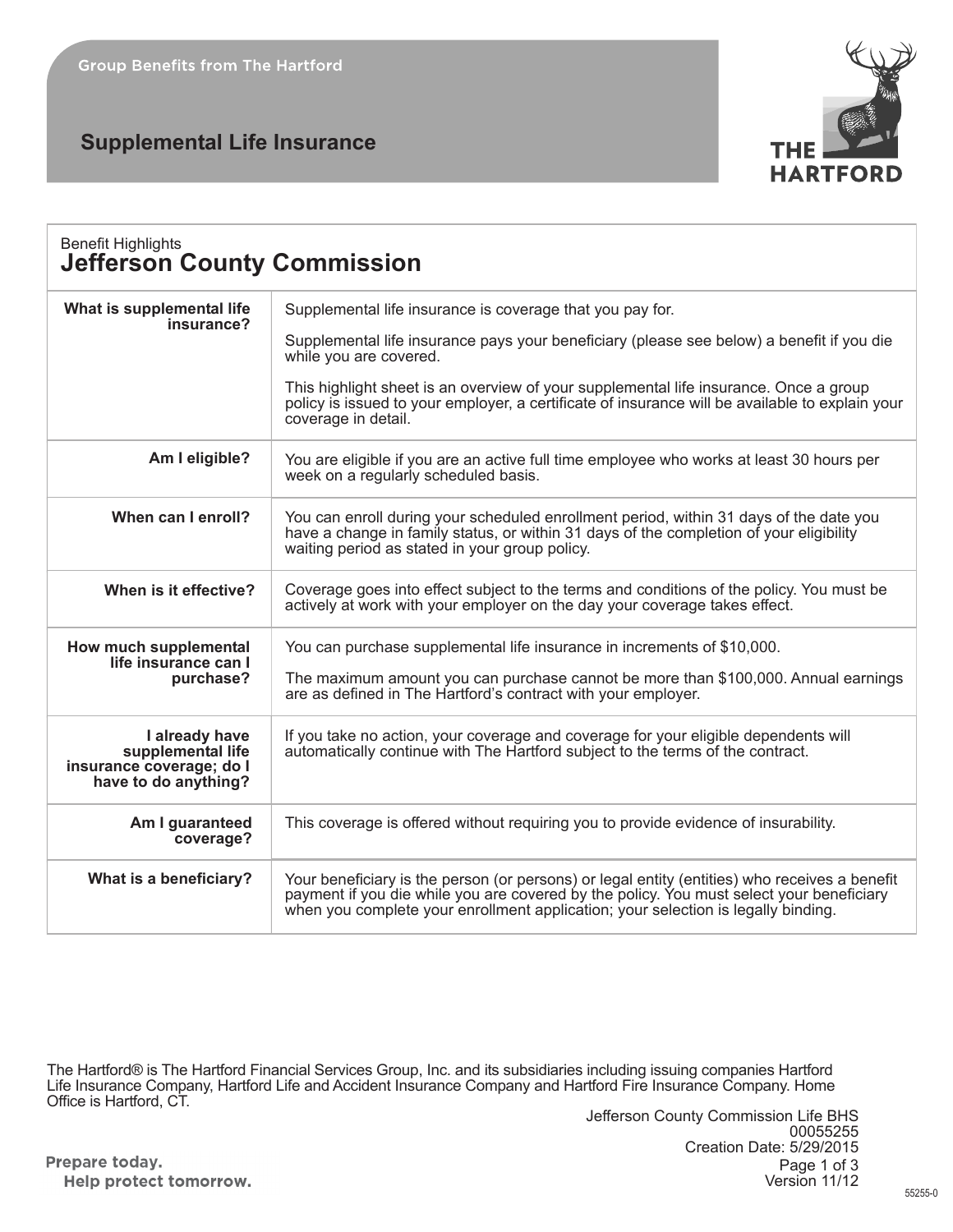| Are there other limitations<br>to enrollment?                        | If you do not enroll within 31 days of your first day of eligibility, you will be considered a<br>late entrant. Typically, late entrants may need to show evidence of insurability and may be<br>responsible for the cost of physical exams or other associated costs if they are required.<br>This coverage, like most group benefit insurance, requires that a certain percentage of<br>eligible employees participate. If that group participation minimum is not met, the<br>insurance coverage that you have elected may not be in effect.                                                                                                                                                                                                                                                                                                                                                                                                                                                                                                                                                                                                                                                                                                                                      |
|----------------------------------------------------------------------|--------------------------------------------------------------------------------------------------------------------------------------------------------------------------------------------------------------------------------------------------------------------------------------------------------------------------------------------------------------------------------------------------------------------------------------------------------------------------------------------------------------------------------------------------------------------------------------------------------------------------------------------------------------------------------------------------------------------------------------------------------------------------------------------------------------------------------------------------------------------------------------------------------------------------------------------------------------------------------------------------------------------------------------------------------------------------------------------------------------------------------------------------------------------------------------------------------------------------------------------------------------------------------------|
| Spouse supplemental life<br>insurance (includes<br>domestic partner) | If you elect supplemental life insurance for yourself, you may choose to purchase spouse<br>supplemental life insurance in increments of \$5,000, to a maximum of \$50,000.<br>Coverage cannot exceed 50% of the amount of your employee voluntary/supplemental life<br>insurance coverage. You may not elect coverage for your spouse if they are in active full-<br>time military service or is already covered as an employee under this policy.<br>If your spouse is confined in a hospital or elsewhere because of disability on the date his<br>or her insurance would normally have become effective, coverage (or an increase in<br>coverage) will be deferred until that dependent is no longer confined and has performed<br>all the normal activities of a healthy person of the same age for at least 15 consecutive<br>days.<br>If you enroll during your annual enrollment period or are newly eligible and elect an<br>amount that exceeds the guaranteed issue amount of \$50,000, your spouse will need to<br>provide evidence of insurability that is satisfactory to The Hartford before the excess can<br>become effective. If you enroll after your annual or initial enrollment period, evidence of<br>insurability will be required for all coverage amounts. |
| Child(ren) supplemental<br>life insurance                            | If you elect supplemental life insurance for yourself, you may choose to purchase<br>child(ren) supplemental life insurance coverage in the amount(s) of \$10,000 for each child<br>- no medical information is required.<br>• If your dependent child(ren) is confined in a hospital or elsewhere because of<br>disability on the date his or her insurance would normally have become effective,<br>coverage (or an increase in coverage) will be deferred until that dependent is no<br>longer confined and has performed all the normal activities of a healthy person of the<br>same age for at least 15 consecutive days.<br>• Your child(ren) must be at least 15 days but not yet age 19 to be covered.<br>• Child(ren) age 26 or older may be covered if they were disabled prior to attaining age<br>26.                                                                                                                                                                                                                                                                                                                                                                                                                                                                   |
| Does my coverage<br>reduce as I get older?                           | Benefits reduce 50% at age 70. All coverage cancels at retirement.                                                                                                                                                                                                                                                                                                                                                                                                                                                                                                                                                                                                                                                                                                                                                                                                                                                                                                                                                                                                                                                                                                                                                                                                                   |
| Can I keep my life<br>coverage if I leave my<br>employer?            | Yes, subject to the contract, you have the option of:<br>• Converting your group life coverage to your own individual policy (policies).<br>• If you leave your employer, portability is an option that allows you to continue your life<br>insurance coverage. To be eligible, you must terminate your employment prior to<br>Social Security Normal Retirement Age. This option allows you to continue all or a<br>portion of your life insurance coverage under a separate portability term policy.<br>Portability is subject to a minimum of \$5,000 and a maximum of \$100,000 and does<br>include coverage for your spouse. To elect portability, you must apply and pay the<br>premium within 31 days of the termination of your life insurance. Evidence of<br>insurability will not be required.<br>Dependent spouse portability is subject to a maximum of \$50,000.                                                                                                                                                                                                                                                                                                                                                                                                       |